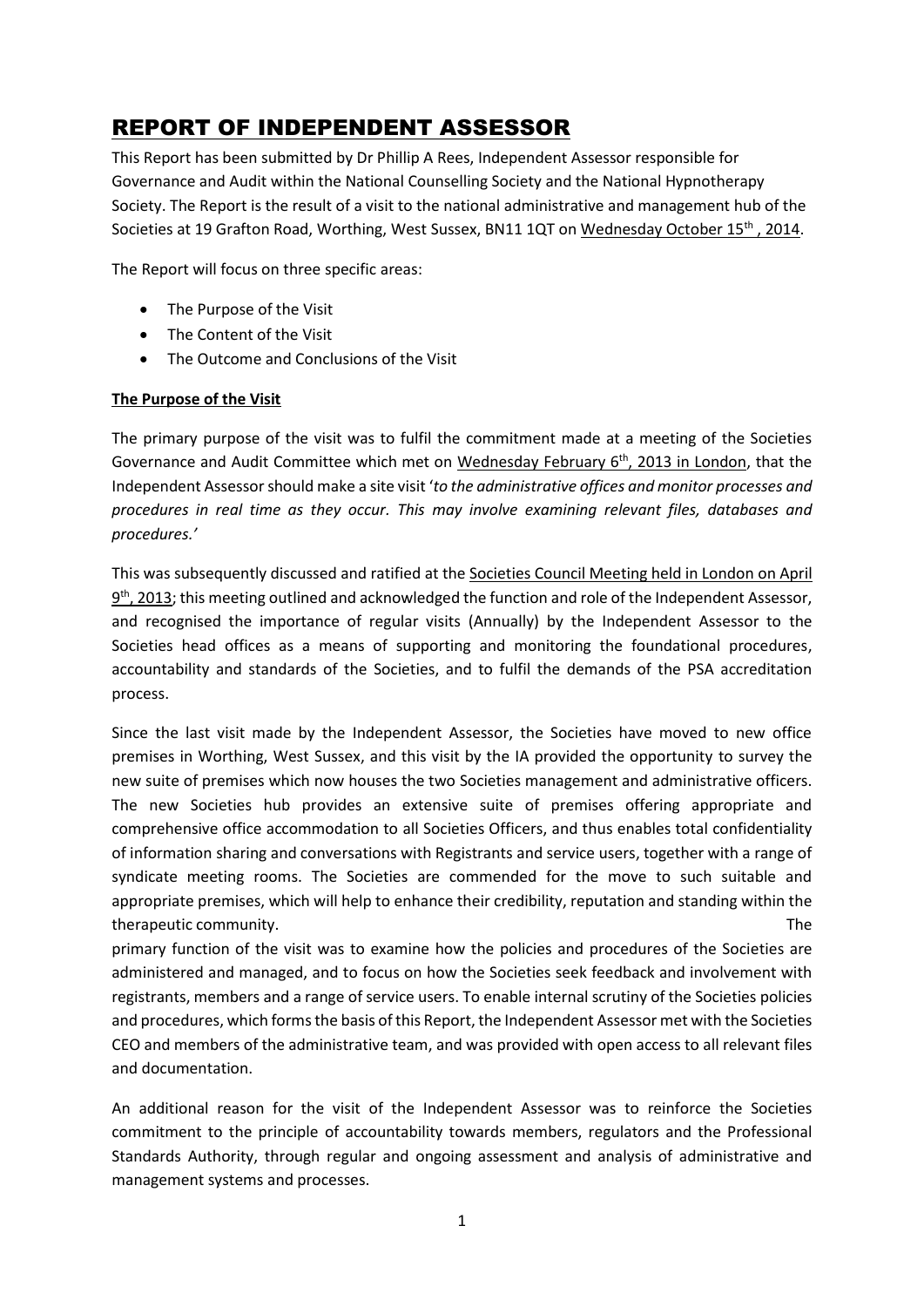### **The Content of the Visit**

To fulfil the aims and purposes of the visit, the whole day was dedicated to discussing with key officeholders their roles and responsibilities, and to observe them at work.

The first part of the day involved working with Liz McElligott who is the Chief Executive Officer of the National Counselling Society and the National Hypnotherapy Society. This crucial role includes upholding both the reputation and national development of the Societies, combined with the responsibilities of overseeing administration within the national office, in addition to addressing the needs of Registrants and prospective Registrants. The maintenance of standards falls within the remit of the Chief Executive.

The CEO played a crucial role in the achievement of Accredited Voluntary Register (AVR) status through the Professional Standards Authority (PSA), and the Chief Executive has been totally involved in the ongoing process of maintaining the AVR status through re-accreditation with the PSA. This has provided the NCS and HS with a large footprint on the therapy map. To date, there are only a small, but growing, number of Professional Bodies who have achieved this status, and such status accords both kudos and credibility to both Societies.

The Chief Executive has been responsible for guiding the Societies through the process of negotiations with the PSA in order to achieve and maintain the recommendations of the PSA Panel which were necessary in order to maintain AVR status. As Chief Executive she is also charged with the responsibility of addressing PSA Action Points in order to preserve the PSA status. The Chief Executive has worked with the Independent Assessor over the past two years in ensuring the delineation of roles, especially between the role of Chief Executive, Registrar and Public Protection Officer.

The Chief Executive ensures that standards are maintained with regard to Registrants of the Societies, and works closely to ensure that standards of training provided by other organisations and accepted by the Societies are maintained – for the purposes of accreditation and AVR status. In addition, the Chief Executive shoulders the responsibility of contacts with the public, Registrants and Prospective Members and training bodies; this involves close liaison with and management of the members of staff in the national office.

The Chief Executive has been central in the move to the new venue of the national offices of the Societies, and is content with the range of confidential space it provides, combined with considerable space for filing and the preserving of records; this is in addition to the space and comfort it provides to visitors and the opportunities for Conference Meetings.

Since the last visit of the IA there has also been a new Marketing Manager appointed and a new Deputy Chief Executive who also carries the responsibility of being the Registrar to the Societies.

In discussions with the CEO on what has changed, since the last IA visit, the following was noted:

- i) Development of Staff Training
- ii) New IT systems
- iii) Crucially, new Firewalls are now firmly established and in place.
- iv) There is an ongoing use of external professional experts.
- v) Growth of Membership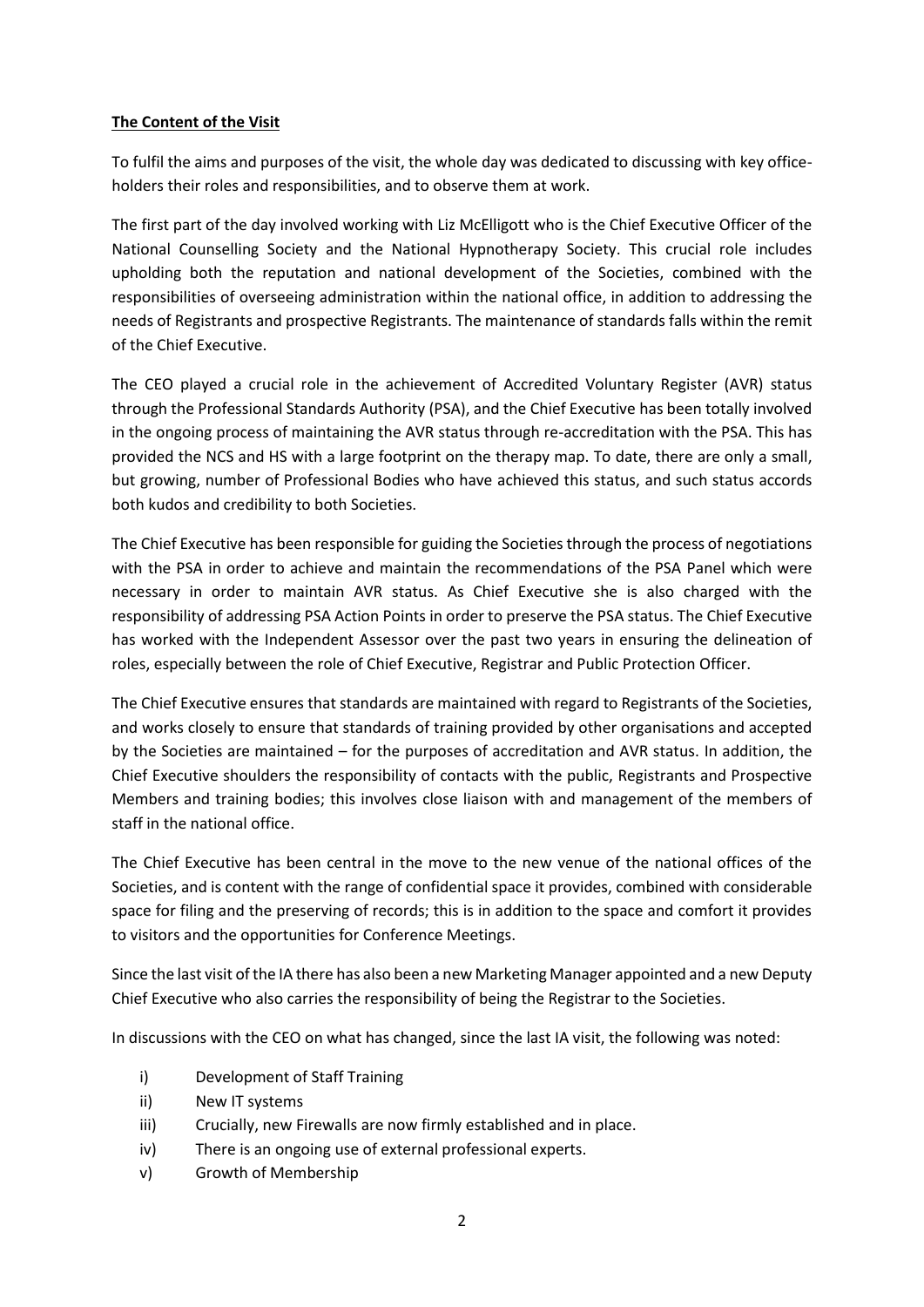There was also discussion with the IA around those aspects of the Societies which have remained constant and require little movement or change:

- i) Membership perception of the Societies
- ii) Ongoing commitment to maintaining and improving, where necessary and required, the standards demanded by the PSA
- iii) Good relationship with PSA and UKCP
- iv) Maintaining links and connections to the new AVR organisations.

All of the above has been overseen by the Chief Executive.

The Chief Executive also acknowledged that there are some things which have not changed, and still need to be addressed.

- i) Upgrade to new telephone systems
- ii) To improve and update the Societies website
- iii) Promoting and marketing the AVR Scheme
- iv) Develop Regional Meeting throughout Great Britain and Northern Ireland.

Following the meeting with the Chief Executive, I met with Lucy Wightman the new Deputy Chief Executive and Registrar, who had been *in situ* for just three months. The new Deputy CEO had joined the Societies from a Finance and Investments background.

The new Deputy CEO was aware that her role was evolving, and she was still learning all the different aspects of her role. These would include:

- i) Registrar to the Societies
- ii) Overseeing the Complaints processes; she will be:
	- a) First port of call to any complainant
	- b) Responsible for final investigation and resolution of complaints from individual or organisation
- iii) Responsible for new applications for membership for both Societies and overall responsibility for Membership Services.
- iv) Annual Audit of the Societies
- v) Governance to ensure accountability

## *(It needs to be recorded here that, shortly after my visit to the Societies, Lucy Wightman left the employment of the Societies.)*

Following the meeting with Lucy Wightman, I met with Freya Bottomley, who is the new Marketing and Membership Services Manager and had been with the Societies for about five months. She brings experience of working within caring communities; this has included working with the British Red Cross in the areas of Health and Social Care and the delivering of services within the community. She presents herself as competent and confident, and clearly offers a range of management and leadership skills. Her areas of responsibility cover:

i) Marketing: raising the profile of the Societies through Social Media, Conferences and Events, e.g. Labour Party Conference Exhibition in September 2014. This role also involves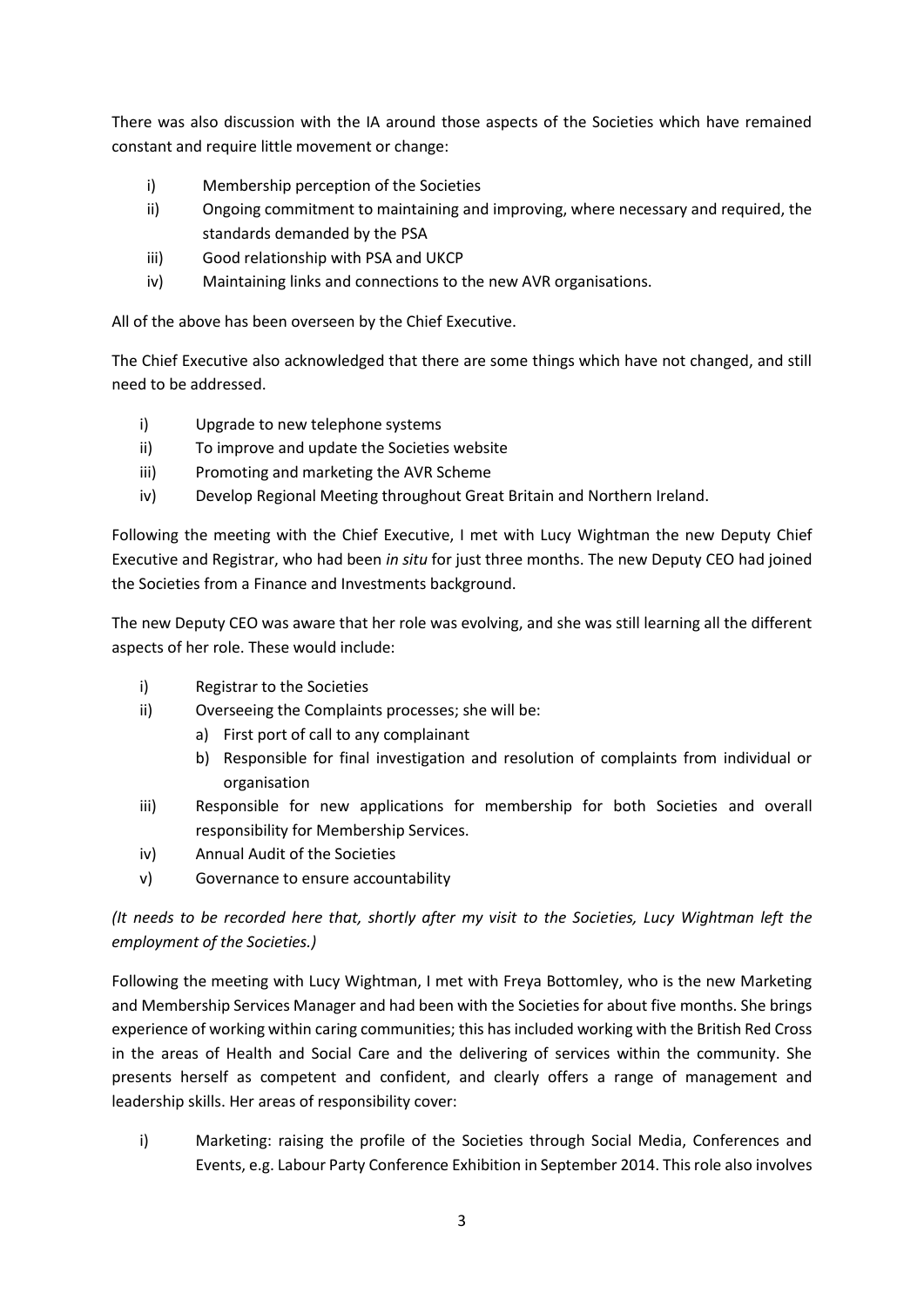establishing strong links with appropriate Journals and Publications. In addition, the new Marketing Manager is working to continue the established working relationships with *Mind* in the campaign for better access to talking therapies. This role also involves maintaining and developing links with other organisations involved in healthcare and increasing the links that will benefit Registrants who are working collaboratively with a range of healthcare organisations.

- ii) Membership Services: this will be achieved through the increasing circulation of the monthly newsletter from the Societies; ensuring that the AVR logo is being used by those on the Register; raising the profile of the Societies; increasing the benefits of membership e.g. Indemnity Insurance.
- iii) CPD: new Manager is charged with the responsibility of finding venues for and organising CPD events throughout the whole year, on a regular basis. This is being achieved regionally to ensure availability of CPD training for all Registrants and interested individuals and organisations. This will involve employing the skills and expertise of experts in their own field.

Explored with Marketing Manager:

- i) What have you changed? Response Social media growth; new contacts and advertising and marketing.
- ii) What has not changed, yet? Response CPD; next year looking at developing and arranging more events and exhibitions.
- iii) What would she like to see change? Response growth in membership for both Societies.

The Marketing Manager shoulders responsibility for the social interaction between members and the Societies. In this role, the Marketing Manager has already helped to develop marketing and advertising – i.e. publicity leaflets – and arranged events to promote the Societies; e.g. Exhibition Stand at the Labour Party Conference in September 2014. This is a crucial role of maintaining and developing the process of communication between the Societies and Registrants.

This role also carries the crucial responsibility of enabling members to become aware of all the benefits of membership – such as, CPD events, Professional Insurance, regular Newsletters, and eligibility for membership of the Royal Society for Public Health.

A further key member of the Societies team is Vicky Parkinson who was appointed to the role of Administrative Manager in January, 2014. This is a new role and involves the day to day workings and mechanics of the two Societies, i.e.

- i) Responsibility for the Administrative Team
- ii) Overseeing Management of the Office
- iii) Management Supervision
- iv) HR Role e.g. monitoring holiday entitlements for all staff
- v) Day to day financial management of the Societies, including the payment of invoices.
- vi) Developing new member's packs for both Societies including the dissemination of information which will benefit all Registrants and interested parties.
- vii) Overseeing the management of Membership of the Societies.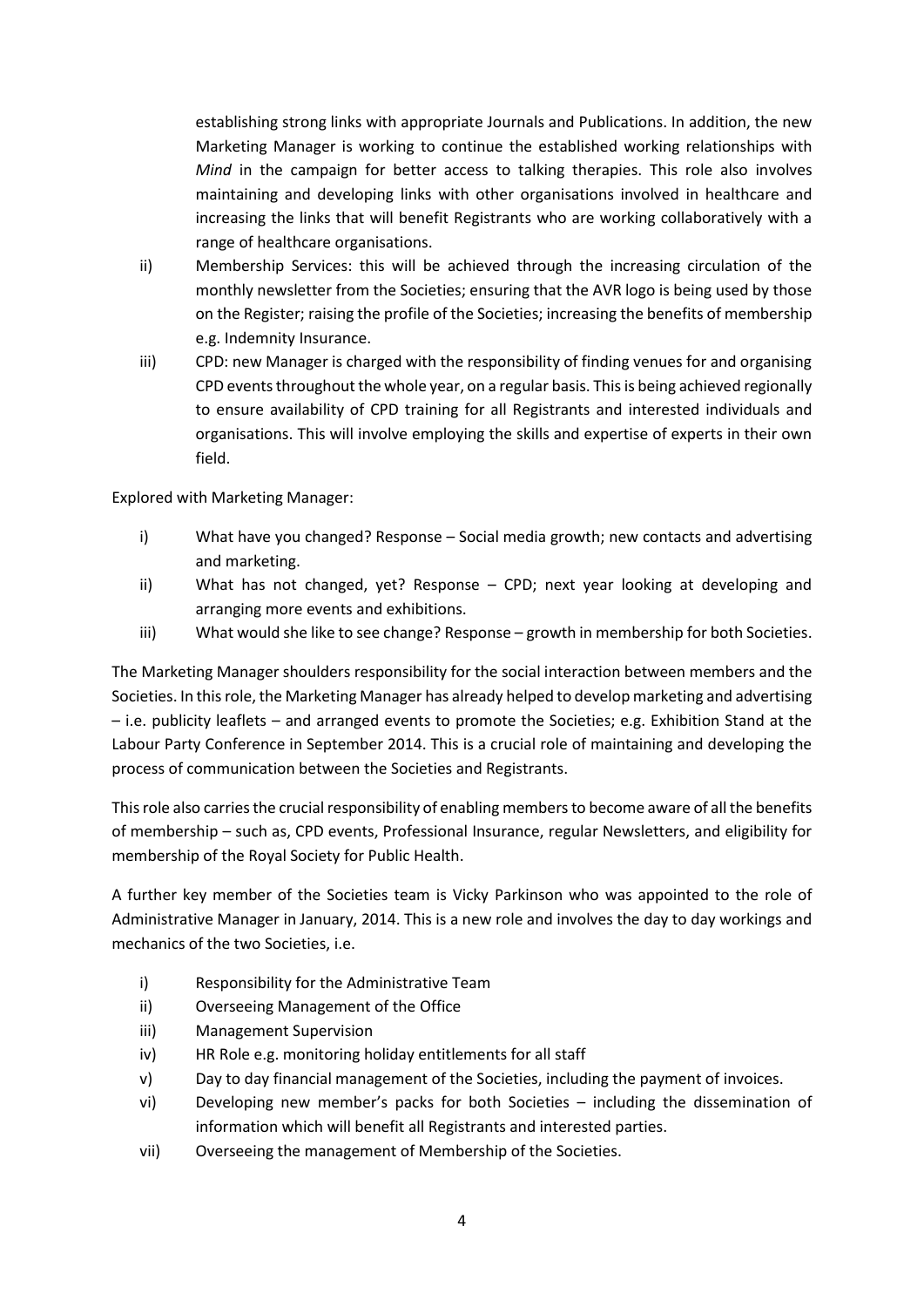In addition to the important administrative and management roles outlined above there are two other highly motivated and competent people who share the administrative site of the work. Susan Archer and Amy Bristow, who both joined the Societies in August 2014, and field daily enquiries from Registrants, members and potential members, in addition to other service users. The Independent Assessor is able to report that the Societies now have a very strong administrative team, who present a wide range of skills and competencies, and work to ensure good communication is maintained between the Societies and the Registrants, and the wider therapeutic communities. The management and administrative team ensure that there is a consistent approach to communicating the benefits of membership of the Societies, in addition to the upholding of standards. This is continuing to be reflected in the Membership growth of the Societies.

### **The Outcome and Conclusions of the Visit**

As an Independent Assessor, I visited the Societies offices to ensure that an objective view of the work of the Societies could be guaranteed, and I offer the following comments and observations as a reinforcement of my conclusions to the last Annual Report of 2013.

- **Communication.** There are excellent communication processes in place to ensure that enquirers to the Societies speak with members of a team who are able to provide a constant and consistent and knowledgeable voice on the work of the Societies, whether to established members of the Societies or potential members; corporate bodies and organisations; professional bodies in the world of counselling, psychology, psychotherapy and hypnotherapy, or educational/awarding bodies seeking information about accreditation status. It is important to record that this is being achieved through the leadership and managements structures of the Societies, and the obvious cohesion of the team of staff based in Worthing.
- **Competence.** Scrutiny of the Societies by the Independent Assessor reveals a collective range of skills and abilities from Chief Executive to members of the Administrative Team. This has enabled the development of strong marketing and advertising strategies, including the Societies website; evolving CPD programmes Facebook and Twitter and Monthly Bulletin updates.

There is sound knowledge and understanding of the Societies, and all its policies including Complaints and the new DBS (formerly CRB) requirements. The collective competencies also ensure quality of management and administration in addition to the dissemination of very high levels of information.

This visit also acknowledged the ongoing commitment to quality and standards. Quality assurance underpins and reinforces the governance work of the Societies

 **Commitment**. The visit of the Independent Assessor was designed to provide an impartial overview of the Societies; how they function; how they work to maintain the principles of the Societies, and how they can effectively communicate this to interested parties. There is strong leadership within the Societies, and solid collegiality. The commitment to the Societies is clearly evident, and the team at this new administrative hub are committed to developing the work and reputation of the Societies through increased knowledge and understanding of the therapeutic world as well as enhancing the important principles and policies of an emerging, growing and influential professional body.